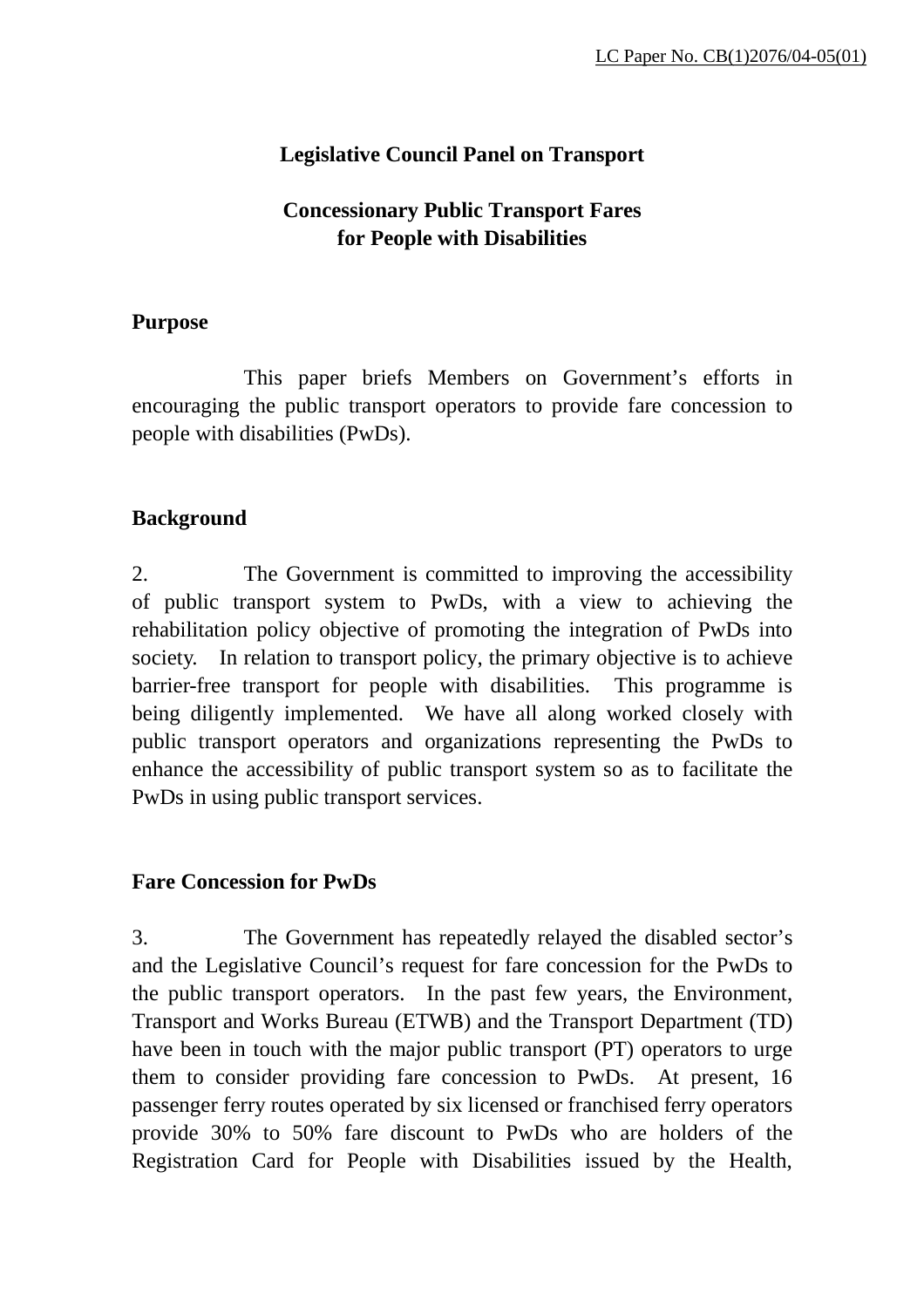Welfare and Food Bureau (HWFB). Four Green-minibus routes also offer half fare discount for PwDs.

4. Discussions with other PT operators still continue as at to date. However, many of the operators have expressed concern about the size of the disabled population, which inevitably will have a bearing on the financial implication of providing concessionary fares to PwDs on the operators. Some PT operators note that according to the Special Topics Report (STR) No. 28 on "Persons with disabilities and chronic disease" published by the Census and Statistics Department (C&SD) in August 2001 (with survey data collected in 2000), the total number of PwDs was about 269 500 (excluding 62 000 to 87 000 mentally handicapped persons) and there were about 882 700 persons with chronic illness. Noting that there are different types of PwDs as well as persons with chronic illness, they consider that if fare concession is to be provided to all of them, the number of potential beneficiaries may amount to more than 1.2 million and the financial implication on the companies would be phenomenal.

5. Apart from the size of the disabled population, PT operators have emphasised the importance of having an effective identification system for PwDs in order to prevent potential abuse of the fare concession. Some operators are also worried that eligibility for any identification cards for PwDs might be relaxed in future thus expanding the disabled population who can enjoy the concessionary fare if provided. They also consider that financial assistance to disabled persons, including subsidy on transport, should be provided by the Government instead of borne by PT operators.

6. In the light of public transport operators' concerns on sizable financial implications of fare concession and the problem of identification of PwDs, ETWB has been liaising with HWFB which is examining ways to assess more accurately the number of PwDs who may be eligible for fare concession.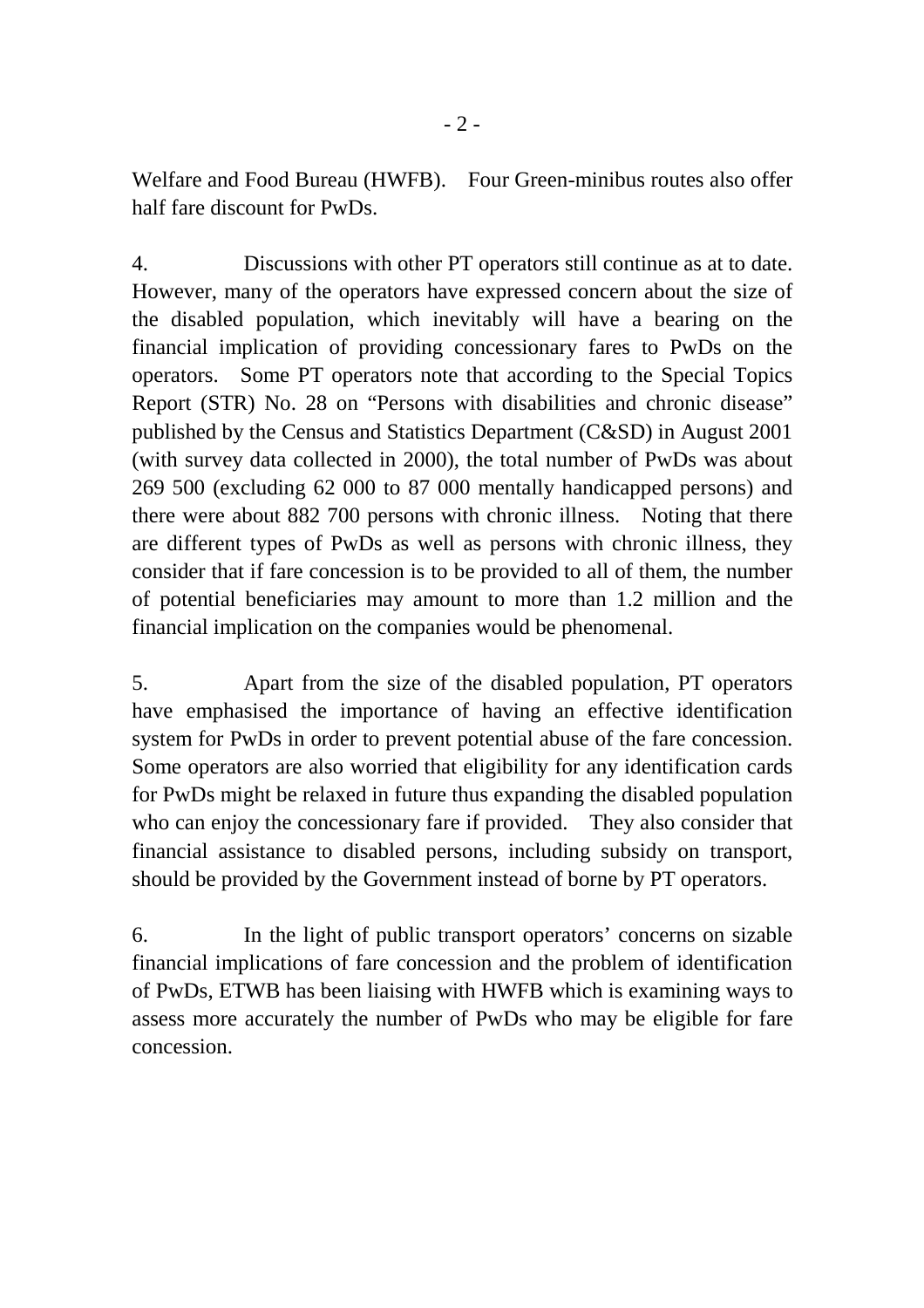#### **Number of PwDs and Identification System for PwDs**

#### *Number of PwDs*

7. Earlier this year, HWFB has held discussions with C&SD on the survey data in the STR No. 28. C&SD pointed out the followings - (a) the survey data were based on self-reporting without medical certification;

- (b) there were double counting for people with multiple disabilities; and
- (c) chronic illness patients with manifestation of disability of one kind or another had already been included in the number of PwDs under the appropriate disability type.

8. The total number of PwDs quoted in the Report, i.e. 269 500, excluded the mentally handicapped but included the elderly (age 65 and above) and school children of 11 and below. The latter two groups are already enjoying concessionary fare on public transport services. Discounting these two groups of people, HWFB has worked out the figure of PwDs (excluding the mentally handicapped) to be about 140 000. Adding the number of mentally handicapped which is estimated to be ranging from 62 000 to 87 000 in the C&SD's Report, HWFB estimates that there are about 220 000 potential beneficiaries if fare concessions are to be provided and if persons with chronic illness only but not other types of disability are excluded. A summary of the calculations is at **Annex A**.

Annex A

9. At the Rehabilitation Advisory Committee (RAC) meeting of 14 June 2005, the issue of concessionary fare for PwDs was discussed. Some members suggested exploring the possibility of offering fare concession to PwDs in receipt of the Disability Allowance (DA) as a start. Currently, there are two types of DA, namely Normal Disability Allowance (NDA) and Higher Disability Allowance (HDA). The eligibility criteria for the two types of DA are set out below –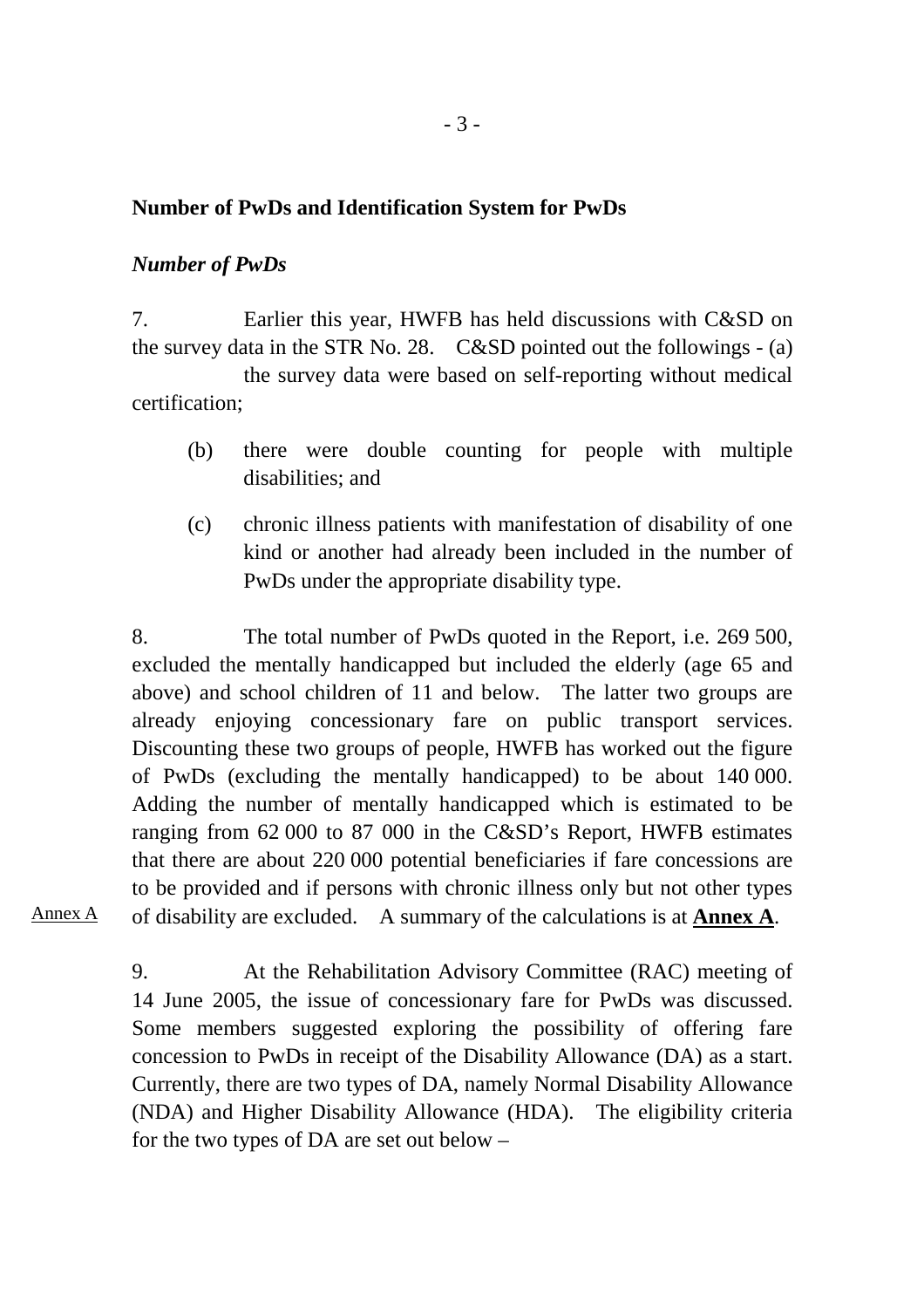- (a) Normal Disability Allowance
	- (i) Certified by the Director of Health or the Chief Executive of the Hospital Authority (or under exceptional circumstances by a registered medical practitioner of a private hospital) to be severely disabled; and
	- (ii) The disabling condition will persist for at least 6 months.
- (b) Higher Disability Allowance
	- (i) In addition to meeting the eligibility criteria for Normal Disability Allowance above, the applicant must be certified by the Director of Health or the Chief Executive of the Hospital Authority (or under exceptional circumstances by a registered medical practitioner of a private hospital) to be in need of constant attendance from others in his/her daily life; and
	- (ii) The applicant is not receiving care in a government or subvented residential institution (including a government subsidized place in a contract home or purchased from a residential care home for the elders under the Bought Place Scheme or the Enhanced Bought Place Scheme) or a medical residential institution under the Hospital Authority.

10. As at May 2005, there are about 96 000 PwDs receiving NDA and 14 000 receiving HDA, giving a total of about 110,000 DA recipients. After discounting those aged 65 or above and aged 11 or below who are already enjoying fare concessions by PT operators, the figure is 48 000 for NDA and 3 800 for HDA.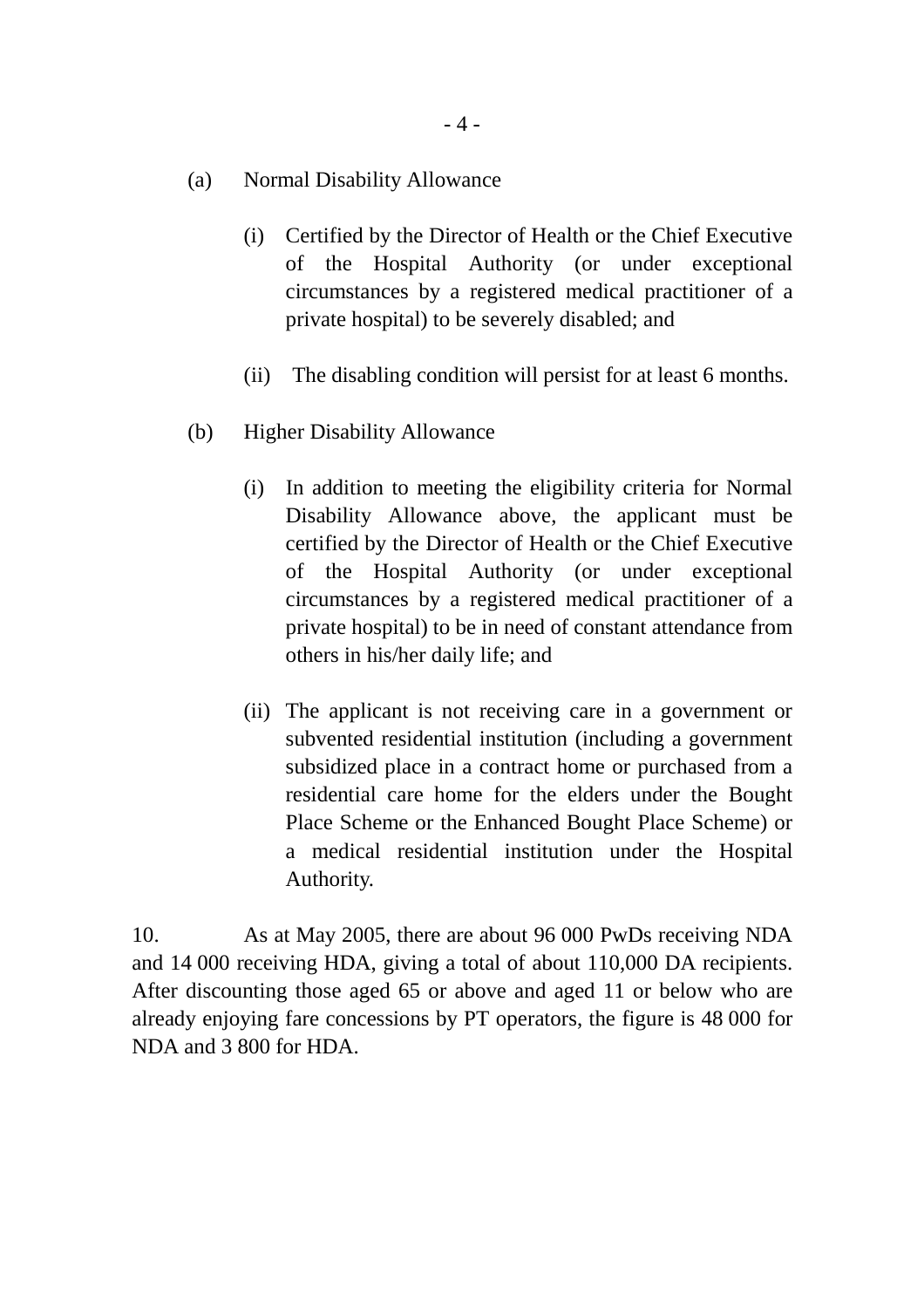#### *Legal Implications*

Annex B

11. The Disability Discrimination Ordinance (DDO) (Cap 487), which is enacted in 1995, stipulates that discrimination against a person on the ground of his/her disability in respect of the provision of goods, services and facilities, amongst others, is unlawful. HWFB has taken note of the definition of "disability" under the DDO (Cap 487), which has a broad and general interpretation. The definition of "disability" provided under the DDO is extracted at Annex B. Given the prohibition specified under the DDO, it is necessary to take into account possible legal implications of granting of concessionary fares to certain groups of PwDs only. HWFB will also carefully examine whether providing fare concession to PwDs who are recipients of DA only is not unlawful and whether the NGOs representing the disable community will find this suggestion acceptable.

## *Identification for PwDs*

12. As explained above, some PT operators are concerned about whether there is an effective mechanism for identification of PwDs which could not be easily abused. In fact, HWFB has been issuing the Registration Card for People with Disabilities (the registration card) since 1999. From July 2005, a new registration card will be issued incorporating the following improved security features -

- (a) the card will include a cardholder's recent photo to provide a clear identity;
- (b) the cards issued to holders whose disability is non-permanent in nature will have an expiry date and such cards are subject to renewal;
- (c) the card will specify the cardholder's type(s) of disability; and
- (d) the card will be printed on security graded paper to minimize the risk of forgery.

For existing registration cards already issued, a phased replacement programme will be arranged towards the end of 2005.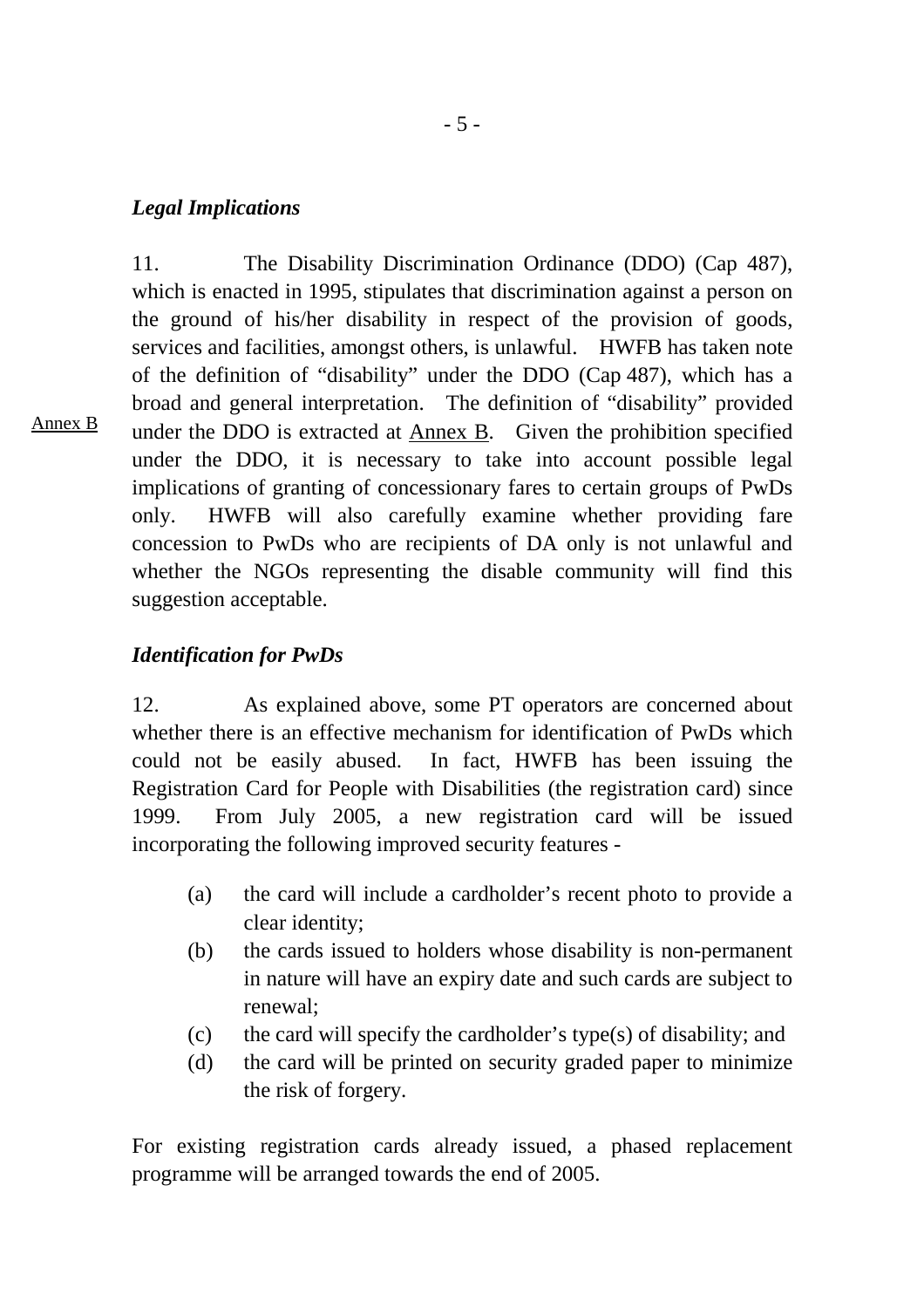13. Currently, some ferry operators already provide fare concessions for holders of the registration card. PT operators may consider using the registration card for identifying PwDs for the purpose of provision of fare concessions. HWFB is ready to assist in facilitating the grant of concessionary fares to PwDs.

## **Way Forward**

14. HWFB will examine the legal implications under DDO of offering concessionary fare to DA recipients and will seek legal advice as appropriate. HWFB will also hold discussions with the disabled sector to seek their views on offering concessionary fare to any particular group of PwDs having regard to the legal implications. With a clearer understanding of the legal implications and the number of potential PwD beneficiaries of concessionary transport fares for PT operators to assess the financial implication, ETWB, TD and HWFB will jointly encourage public transport operators to consider fare concession requests from the disabled sector.

Environment, Transport and Works Bureau Health, Welfare and Food Bureau July 2005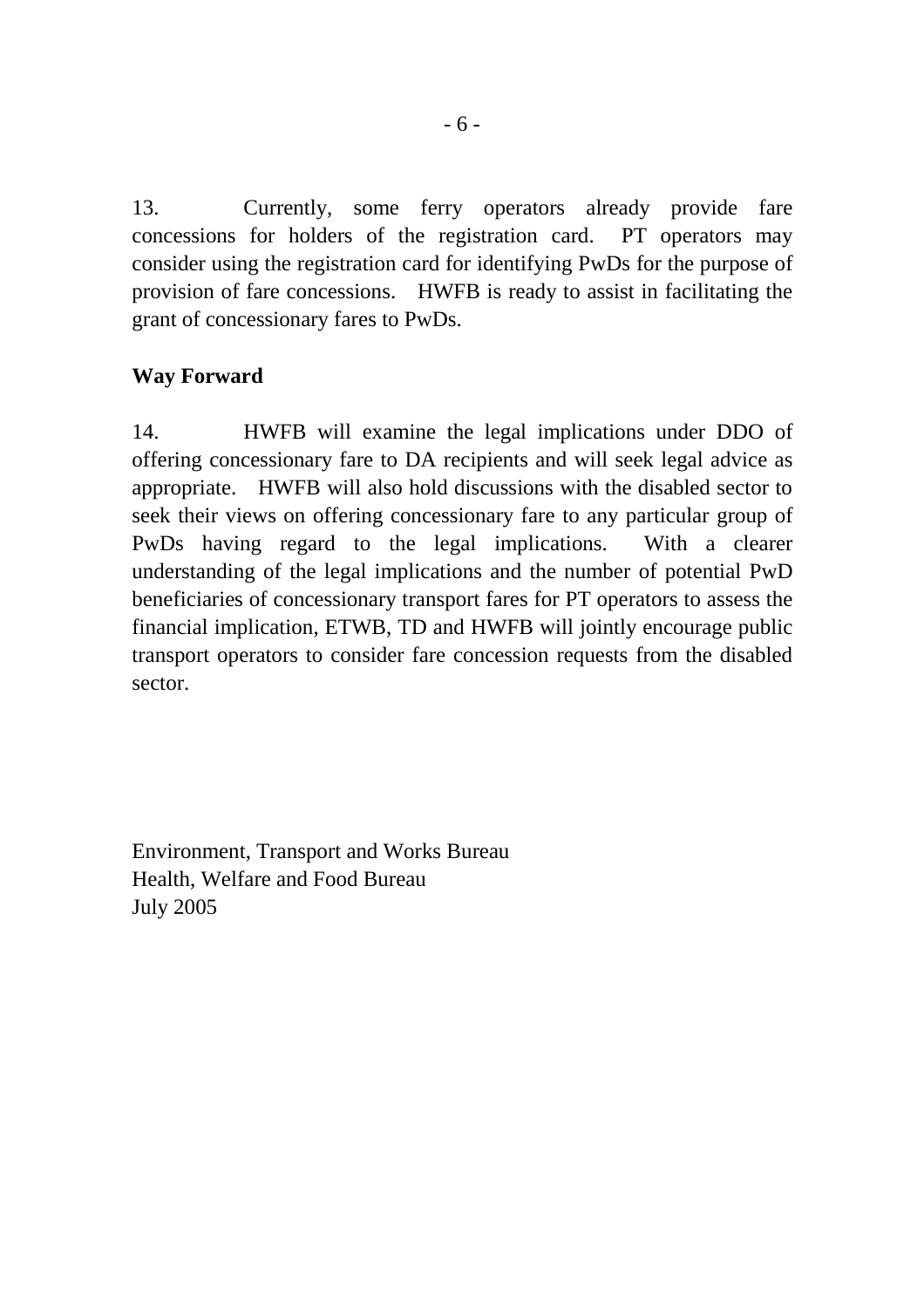#### **Annex A**

| Type of disability  | Total no. of<br>disabilities | No. of people<br>below age 15 $(1)$ | No. of people<br>aged 65 or<br>above | No. of people<br>aged 15-64 |
|---------------------|------------------------------|-------------------------------------|--------------------------------------|-----------------------------|
| Restriction in body |                              |                                     |                                      |                             |
| movement            | 103500                       | 1800                                | 61100                                | 40600                       |
| Seeing difficulty   | 73900                        | 2100                                | 50700                                | 21100                       |
| Hearing difficulty  | 69700                        | 1900                                | 39200                                | 28600                       |
| Speech difficulty   | 18500                        | 3200                                | 4200                                 | 11100                       |
| Mental illness      | 50500                        | 800                                 | 11700                                | 38000                       |
| Autism              | 3000                         | 1200                                | $\Omega$                             | 1800                        |
|                     | 62000-                       |                                     |                                      |                             |
| Mental handicap     | $87000^{(2)}$                | <b>NA</b>                           | <b>NA</b>                            | 74500                       |
| Total               | 393600                       | 11000                               | 166900                               | $215700^{(3)}$              |

# **Population of people with disabilities in the survey by Census and Statistics Department in 2000**

- (1) Only breakdown on the number of persons below age 15 is available in the Special Topics Report No. 28 published by C&SD, but not the number of persons aged 11 or below.
- (2) 74 500 people with mental handicap are taken in the calculations
- (3) This figure includes double counting for people with multiple disabilities